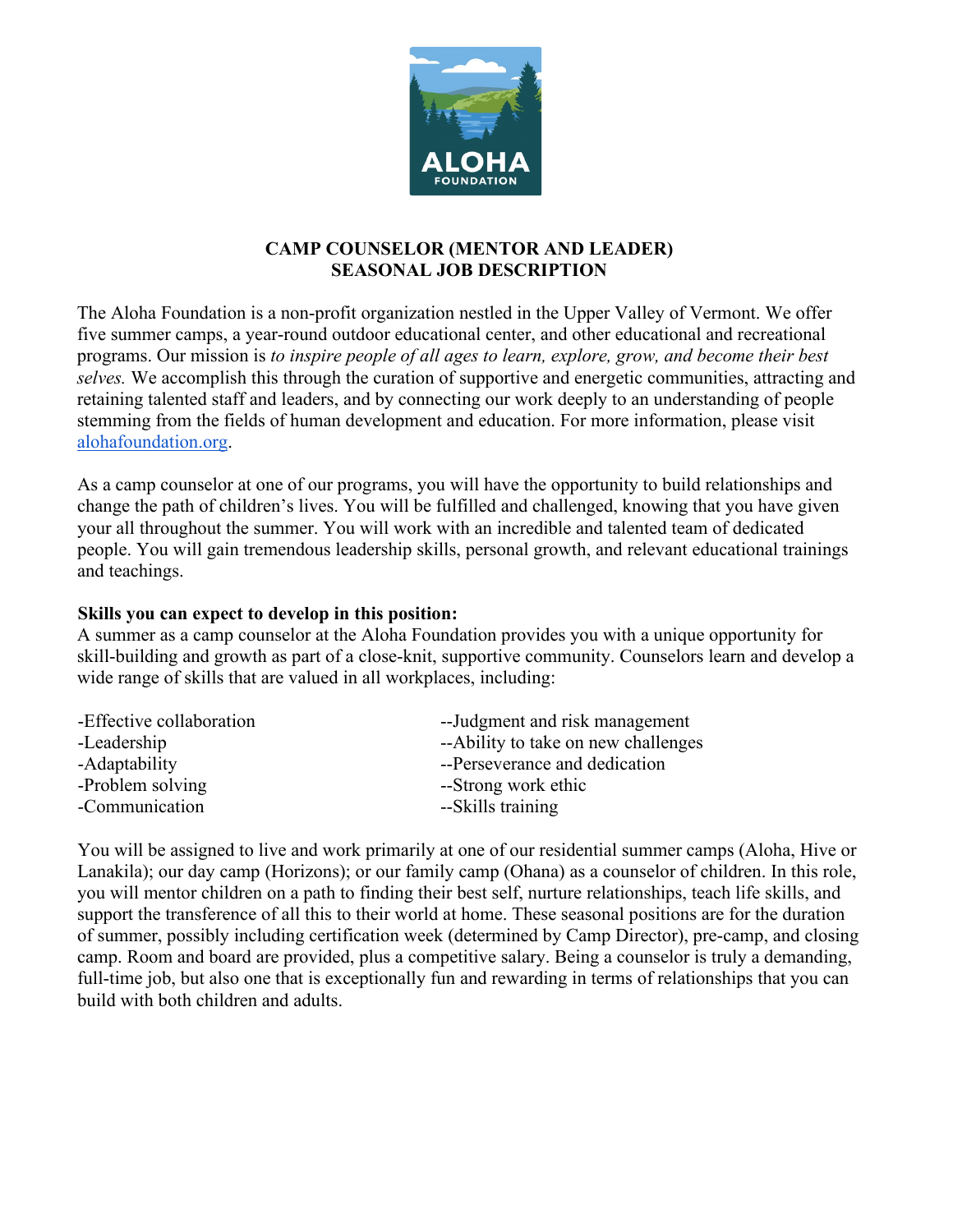### **GENERAL RESPONSIBILITIES**

There are several general responsibilities for every counselor. This covers a lot of territory and refers to the reality that in a camp community, there are many informal duties and jobs the entire staff takes on collaboratively. At Aloha, Hive, and Lanakila, we are with campers from first thing in the morning until around 9:00 at night, with a few well-deserved breaks in between. For much of the time, we are expected to be with campers and to be creating relationships. For example, when campers go to meals, we sit with them and help them learn to eat socially and politely. When the campers go to an all-camp assembly, we are expected to intersperse ourselves with them and help get them excited to sing and participate. There are also a number of less-structured times during the day - times when you will not be in a specific unit or department counseling role - and during these times, a good general counselor will also create fun and special moments with campers by starting a game, engaging in a one-on-one conversation, or just hanging around with a small group of campers. Finally, there are many opportunities during the summer for you to get involved in other counseling activities (that fall under the "general counseling" area as well) which vary by camp, but may include going on trips, participating in special events, or planning and leading a special activity.

## **TENT FAMILY / CAMPER GROUP RESPONSIBILITIES**

Aloha, Hive, and Lanakila: Most counselors live in a platform tent with three campers or a shack with four to six campers. You will be primarily responsible for looking after, and making connections with, the campers in your tent (often called your "tent family"), but you will also spend a lot of time with the campers in neighboring tents and shacks. You will be part of a larger "unit" that comprises a handful of other tents and shacks.

Horizons Day Camp: Counselors will be linked with a camper group of between 8-12 campers. Some counselors remain with their group throughout the day, while others are based in departments and join groups outside of activity time.

Ohana Family Camp: Counselors do not have tent families or camper groups at Ohana.

# **DEPARTMENT RESPONSIBILITIES**

Counselors are assigned to activity departments. You will spend time in your department daily, working together with other counselors, planning, preparing for, and running activities for a range of campers. Managing safety is always the top priority. In addition, you will teach campers new skills, play fun games with them, help them to achieve ranks and advanced skills if they are interested, and participate in or lead other department-specific activities. You will have guidance from staff who have been at camp before and will be given opportunities to implement your own ideas as well. Other department responsibilities include equipment management and care, enforcing safety standards, completing appropriate reports or paperwork, and working together as a team with other members of the department. Applicants with exceptional experience or skills in a department area may be considered for the position of Head or Assistant Head of the department.

| Archery              | Arts & Crafts | Biking                   | Boating/Canoeing/Kayaking |
|----------------------|---------------|--------------------------|---------------------------|
| Campcraft/Wilderness | Cooking       | Crew                     | Exploring                 |
| Farm & Garden        | Gymnastics    | Landsports/Athletics     | Performing Arts/Drama     |
| Photography          | Riflery       | Ropes Course/Climb Tower | Sailing                   |
| Swimming             | Tennis        | Trip Leading             |                           |

# **Some activity departments include:**